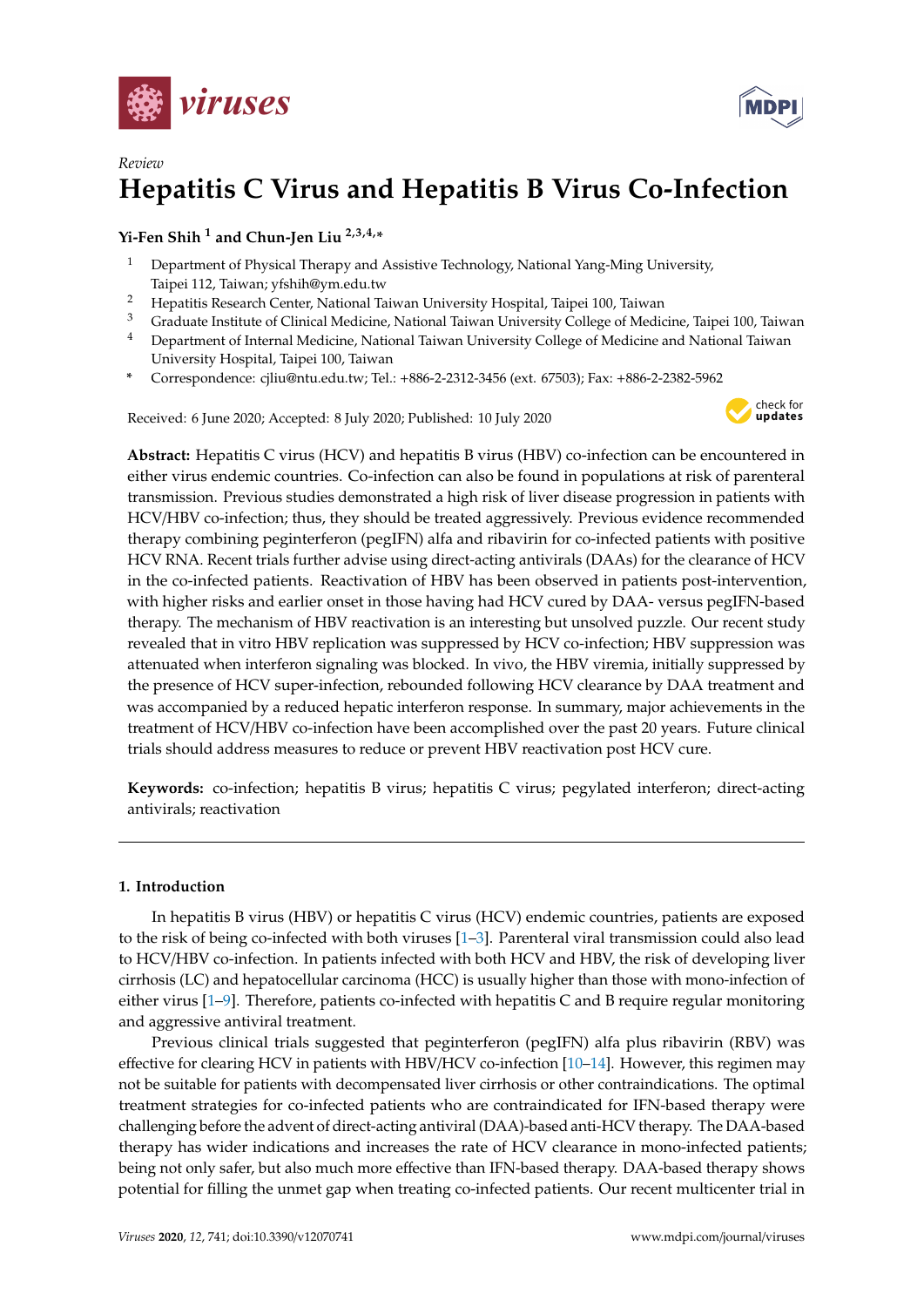Taiwan has just revealed that the HCV sustained virologic response (SVR) rate was high (100%) in co-infected patients with HCV genotype 1 or 2 infection who received 12-week sofosbuvir/ledipasvir therapy [\[15\]](#page-8-1).

Patients may experience HBV reactivation after the cure of their HCV by pegIFN- or DAA-based therapy, the risk of HBV reactivation being higher and onset being earlier in the latter, as warned by the US FDA years ago [\[16\]](#page-8-2). Our trial data demonstrated that 73% of the patients experienced HBV reactivation events during the 12-week DAA treatment period and 108-week post-treatment observation period [\[17\]](#page-8-3). The risk of reactivation was highest during the treatment period and 12% of the patients with HBV reactivation experienced clinical hepatitis activity and required anti-HBV treatment. Moreover, HBV reactivation can be documented in patients with occult HBV infection (anti-hepatitis B core (anti-HBc) total positive, HBsAg negative).

Until now, the mechanism of this HBV reactivation, post-HCV cure, remained an interesting mystery. Our recent study provided evidence that HBV suppression was attenuated when IFN signaling was blocked in vitro [\[18\]](#page-8-4). Clinically, HBV viremia, after initial suppression by HCV super-infection, rebounded following HCV clearance by DAA treatment and was accompanied by a reduced hepatic interferon response.

Management of HBV activity, including the prevention of HBV reactivation post HCV cure, is a clinical issue that needs to be dealt with in further clinical trials. The lack of supportive evidence is reflected by the differences among the recommendations by the EASL (European Association for the Study of the Liver), AASLD (American Association for the Study of Liver Diseases) or APASL (Asian Pacific Association for the Study of the Liver) community regarding the prevention of HBV reactivation in co-infected patients [\[18](#page-8-4)[–20\]](#page-8-5).

This article will review recent updates about the clinical outcomes and treatment of patients with hepatitis C and B co-infection, with emphasis on the risks and mechanisms of HBV reactivation.

#### **2. Clinical Outcomes and Predictors of HCV**/**HBV Co-Infection**

The adverse effect of HCV/HBV co-infection has been demonstrated previously by a long-term community-based study in Taiwan showing the combined effect of HCV/HBV co-infection on the cumulative incidence of HCC [\[9\]](#page-7-2). Our recent hospital-based cohort study echoed the adverse impact of HCV/HBV co-infection on liver disease progression [\[21,](#page-8-6)[22\]](#page-8-7). During a 10-year follow-up, 111 co-infected patients had a higher risk of HCC and cirrhosis than 111 patients with HBV mono-infection, with the hazard ratio of 3.6 and 2.5, respectively [\[22\]](#page-8-7).

The fibrosis 4 parameters (FIB-4) index has been investigated widely for the assessment of the liver fibrosis stage and the clinical outcomes in patients with chronic hepatitis C  $[21]$ . To examine the value of FIB-4 in patients with HCV/HBV co-infection, we retrospectively enrolled 152 non-cirrhotic patients with chronic HCV/HBV co-infection: 56 patients receiving pegIFN/RBV therapy and 96 patients being untreated. The association between the FIB-4 index and the incidence of LC and HCC was explored. We found that the FIB-4 index decreased only in the treated group which achieved SVR; high baseline FIB-4 index in the treated groups independently correlated with a higher risk of developing LC and HCC. These findings indicated that co-infected patients with elevated pre-treatment FIB-4, were more susceptible to liver disease progression, and should be closely monitored post-HCV cure. The potential role of FIB-4 was also evaluated by Butt A et al. [\[23\]](#page-8-8). Of 115 HCV/HBV co-infected patients treated with DAA, a decreased SVR rate was observed with more severe liver fibrosis, as determined by the FIB-4 score.

Overt HBV infection (indicated by positive serum HBsAg) adversely affects the clinical outcomes of chronic HCV infection [\[24\]](#page-8-9). Occult hepatitis B infection (OBI) is not rare in countries that are endemic for HBV and is commonly encountered in patients with chronic HCV infection in these endemic countries. Nevertheless, the role of OBI in the progression of liver diseases in patients with chronic hepatitis C is not fully understood. To explore the contribution of concurrent OBI to the progression of liver diseases, we investigated the value of the total anti-hepatitis B core (anti-HBc) antibody as a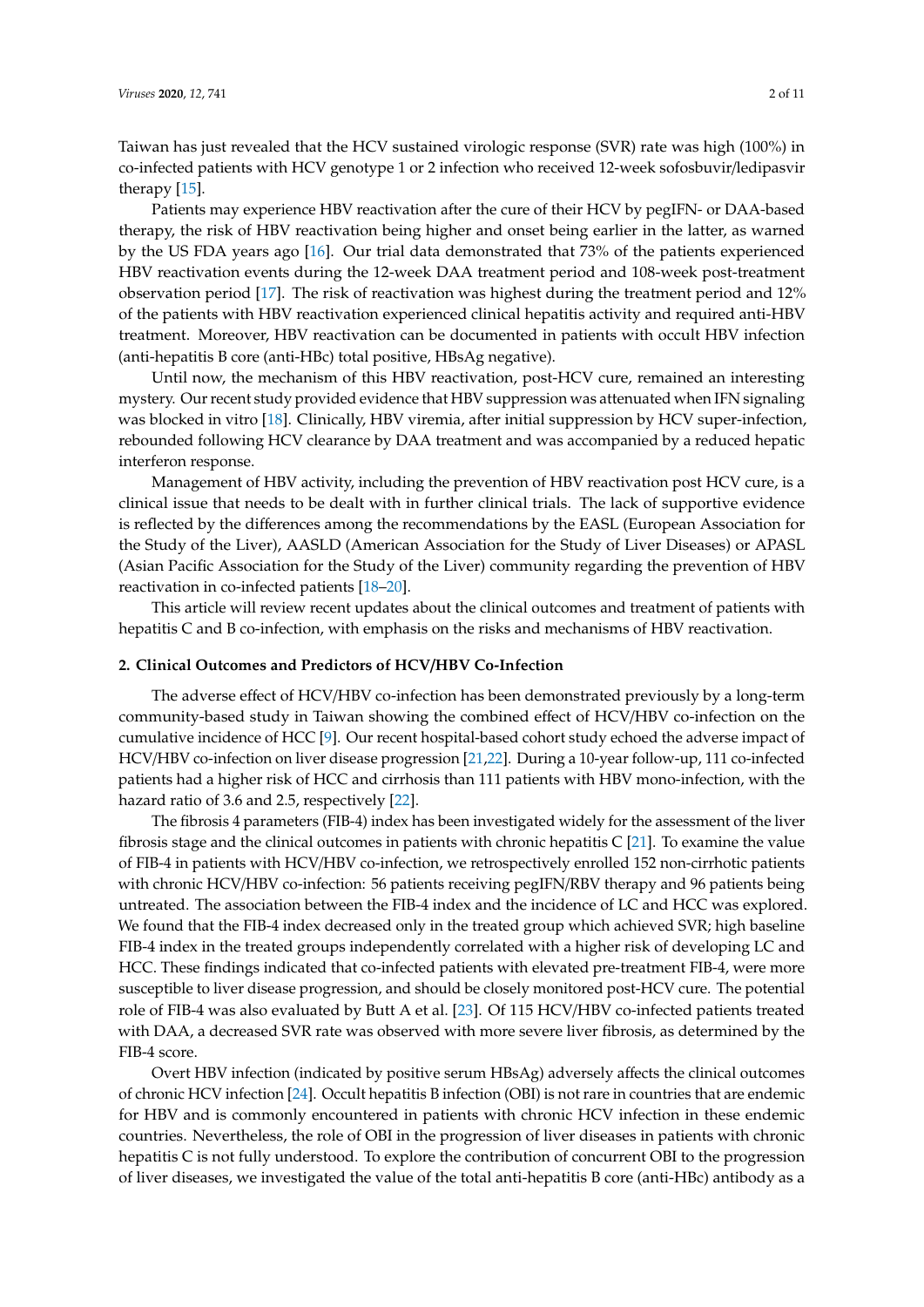surrogate OBI biomarker in 183 patients with active HCV infection (serum HCV RNA positive) and resolved HBV infection (anti-HBc positive and HBsAg negative). OBI was identified using a sensitive commercial assay. The results showed that 56 (30.60%) of these 183 patients with active HCV infection had OBI. The presence of OBI did not correlate with any adverse clinical outcome in multivariate analyses. Our findings supported that OBI infection may not contribute to the development of adverse liver outcomes in patients with chronic HCV infection.

In short, recent studies have reached a consensus that overt, but not occult, HBV co-infection may accelerate the progression of HCV-related liver diseases. FIB-4 index can help to predict adverse clinical outcomes in CHC patients receiving DAA.

## **3. Treatment of Patients with HCV**/**HBV Co-Infection: PegIFN and RBV**

Our previous data confirmed the efficacy of pegIFN plus RBV in the treatment of co-infected patients with active hepatitis C [\[10](#page-7-3)[,14](#page-8-0)[,25](#page-8-10)[–27\]](#page-8-11). The durability of hepatitis C clearance in HCV/HBV co-infected patients was later demonstrated by a 5-year prospective follow-up study [\[14\]](#page-8-0). This leads to the suggestion that the efficacy and durability of HCV SVR by using pegIFN alfa and ribavirin therapy were satisfactory and not influenced by HBV co-infection. In addition to the cure of HCV infection, pegIFN-based therapy may also help control the chronic HBV infection in patients with HCV/HBV co-infection. During a 5-year post-treatment follow-up, the rate of HBsAg seroclearance was 5.4% per year [\[14\]](#page-8-0). Another study, which investigated the outcomes in 192 HCV/HBV co-infected patients after anti-HCV therapy, also found that 67 (34.9%) patients had a favorable outcome of HBsAg seroclearance [\[28\]](#page-8-12). The probability was 5.7 per 100 person years. In addition, a pretreatment HBV DNA level of 300 IU/mL served as an independent predictor for the outcome.

For patients with HCV/HBV co-infection, we hope treatment can decrease the risk of HCC development and liver-related mortality in the long term. In Taiwan, we analyzed nationwide databases and conducted a case-control study. We found that the treatment of co-infected patients using pegIFN plus RBV indeed reduced risk of HCC development and liver-related mortality [\[29\]](#page-9-0).

## **4. DAA-Based Therapy**

With the arrival of the DAA regimen, which has proven to be a simple, time-saving, highly tolerated and effective treatment option for HCV [\[30\]](#page-9-1), two questions arise. First, whether DAA-based therapy has a higher efficacy than pegIFN plus RBV in the seroclearance of HCV RNA, and second, whether co-existing HBV infection influences the response to DAA-based therapy when managing co-infected patients. It is also very important to understand the risk and timing of HBV reactivation after the seroclearance of HCV RNA.

To answer these questions, we conducted a multi-center study in Taiwan using sofosbuvir/ledipasvir to treat HCV/HBV co-infected patients [\[15\]](#page-8-1). Overall 111 patients were enrolled (61% HCV genotype 1% and 39% genotype 2; 16% compensated cirrhosis). All patients (100%, 108/108) achieved HCV SVR. The SVR was durable for 108 weeks after the end of the DAA therapy. Our data suggested that a DAA regimen such as 12-week ledipasvir/sofosbuvir was highly effective in patients with HCV co-infected with HBV. The treatment response would not be influenced by co-existing HBV infection.

Unlike the HCV treatment response, the outcomes of co-existing HBV infection were still unclear. One study followed the serial HBsAg and HBV DNA levels in 79 HCV/HBV co-infected patients receiving DAAs (13 receiving anti-HBV nucleos(t)ide analogue [NUC] therapy simultaneously) [\[31\]](#page-9-2). The authors found that DAA-treated HCV/HBV co-infected patients had significantly higher rates of HBV seroclearance, in addition to a lower risk of HBV reactivation among those with a low pre-treatment HBsAg titer. Notably, severe HBV-related clinical reactivation can occur in patients not receiving NUC therapy. Of the 79 patients, 6 patients experienced HBV clinical reactivation. Four of the six patients were cirrhotic, and three of the four cirrhotic patients developed reactivation-related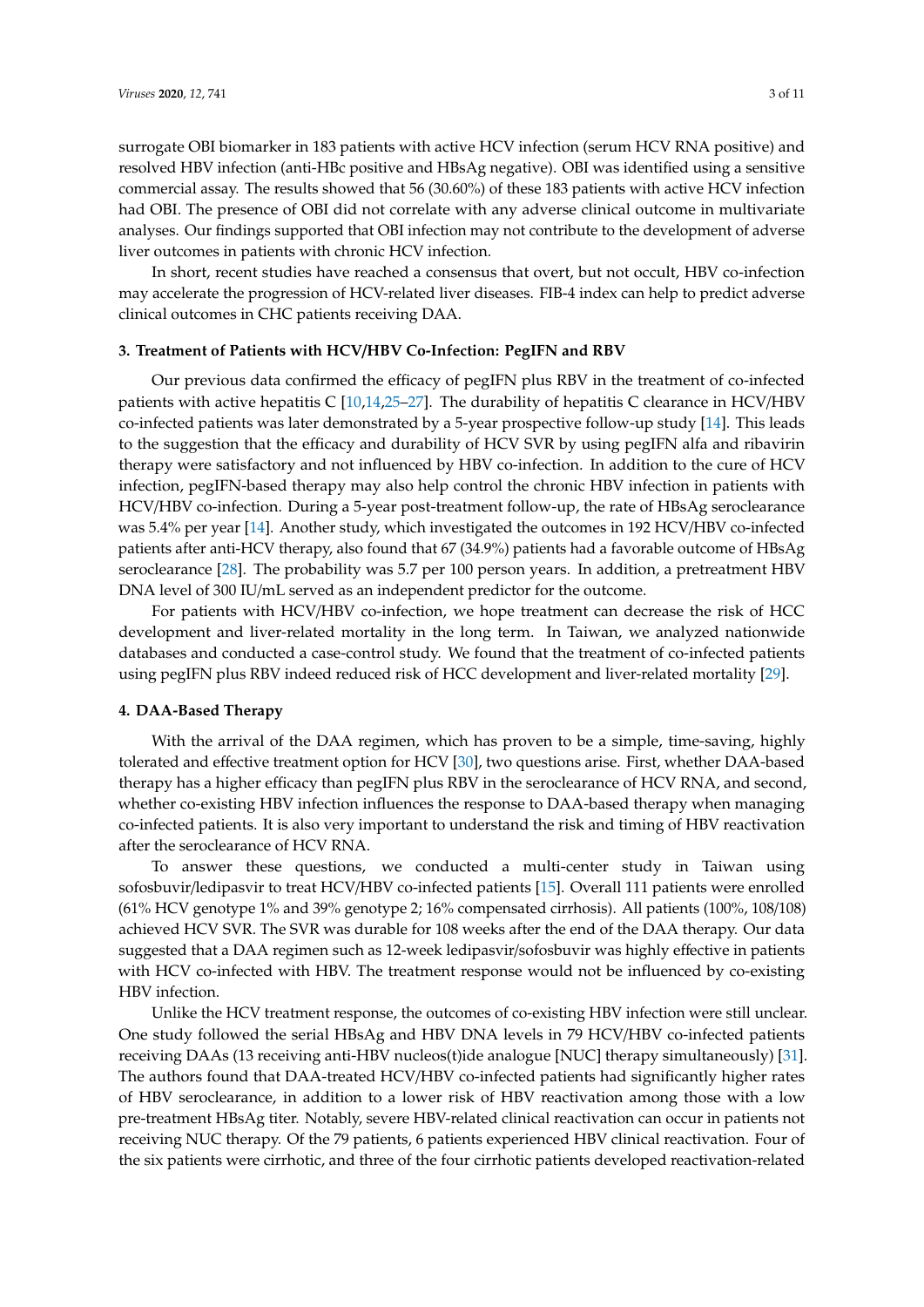liver failure. Their findings strongly implied that anti-HBV NUC prophylaxis should be considered before the start of DAA for HCV in co-infected patients.

A recent study reported on whether the clearance of HCV by DAA could improve the clinical outcomes of co-infected patients [\[32\]](#page-9-3). For persons with baseline significant fibrosis, as indicated by a FIB-4 score of 1.46–3.25, cirrhosis incidence was 49.3/1000 patient-years among 151 HCV/HBV co-infected patients and 18.2 among HCV mono-infected patients (*p* = 0.03). Cirrhosis risk was numerically higher among HBV/HCV co-infected patients than among HCV mono-infected patients, but became lower among those who attained SVR (HR: 0.52; 95% CI: 0.42–0.63).

## **5. Risk and Management of HBV Reactivation Post HCV Cure Risk of HBV Reactivation in the Era of DAA**

HBV activity may reactivate during anti-HCV therapy in co-infected patients [\[33\]](#page-9-4). Our prior data demonstrated that by using pegIFN plus RBV to treat co-infected patients, reactivation of HBV DNA was found in 61.8% of patients with low pre-treatment serum HBV DNA level. The reactivation may occur either during or after the end of IFN-based therapy [\[14\]](#page-8-0).

After the introduction of DAA for the treatment of chronic hepatitis C, there is an increased awareness of HBV reactivation in CHC patients co-infected with HBV treated with DAAs. An earlier systematic review and meta-analysis compared the rate of HBV reactivation in CHC patients co-infected with HBV treated with IFN-based therapy, versus those with DAAs [\[34\]](#page-9-5). Overall, the pooled incidence rate of HBV reactivation among CHC patients with HBV co-infection (*n* = 779) was similar between those treated with IFN-based therapy (14.5%,  $p < 0.001$ ) and DAAs (12.2%,  $p = 0.03$ ). Interestingly, HBV reactivation was noted to occur much earlier in those treated with DAAs in comparison to those receiving IFN-based therapies. The risk of hepatitis due to HBV reactivation was also higher in those receiving DAA versus IFN-based therapy (12.2% vs. 0%).

To clarify the chronological profile and risk of HBV reactivation during and after the DAA treatment, we followed the HBV virological parameters prospectively for 108 weeks following the end of treatment [\[17\]](#page-8-3). We found that during the 108 weeks after treatment, 81 (73%) of the 111 co-infected patients experienced HBV virologic reactivation; which developed most commonly before week 12 of the follow-up period (86%, 70/81). Clinical reactivation occurred in 10 (9%) of the 111 patients. Notably, clinical reactivation can occur late; four patients experienced clinical reactivation between weeks 12 and 48 of the follow-up period. Our findings demonstrate that HBV reactivation can develop in the majority of HCV/HBV co-infected patients treated with DAAs for HCV. Most patients were asymptomatic with HBV virologic reactivation; only a small group required HBV treatment. It has to be noted that clinical reactivation may still occur >3 months after the end of therapy.

In addition to our trial, other studies also reported the risk of HBV reactivation (defined by an increase in serum HBV DNA  $\geq 1 \log_{10}$  IU/mL) ranging from 25% to 87.5% (mean: 41.1%) in HBsAg-positive patients treated by DAAs (Table [1\)](#page-4-0). These findings send a clear message that the risk of HBV reactivation was high in co-infected patients. The incidence of severe hepatitis activity can be minimized through regular monitoring of serum HBV DNA and prompt administration of anti-HBV NUC upon HBV reactivation, as done in our clinical trial.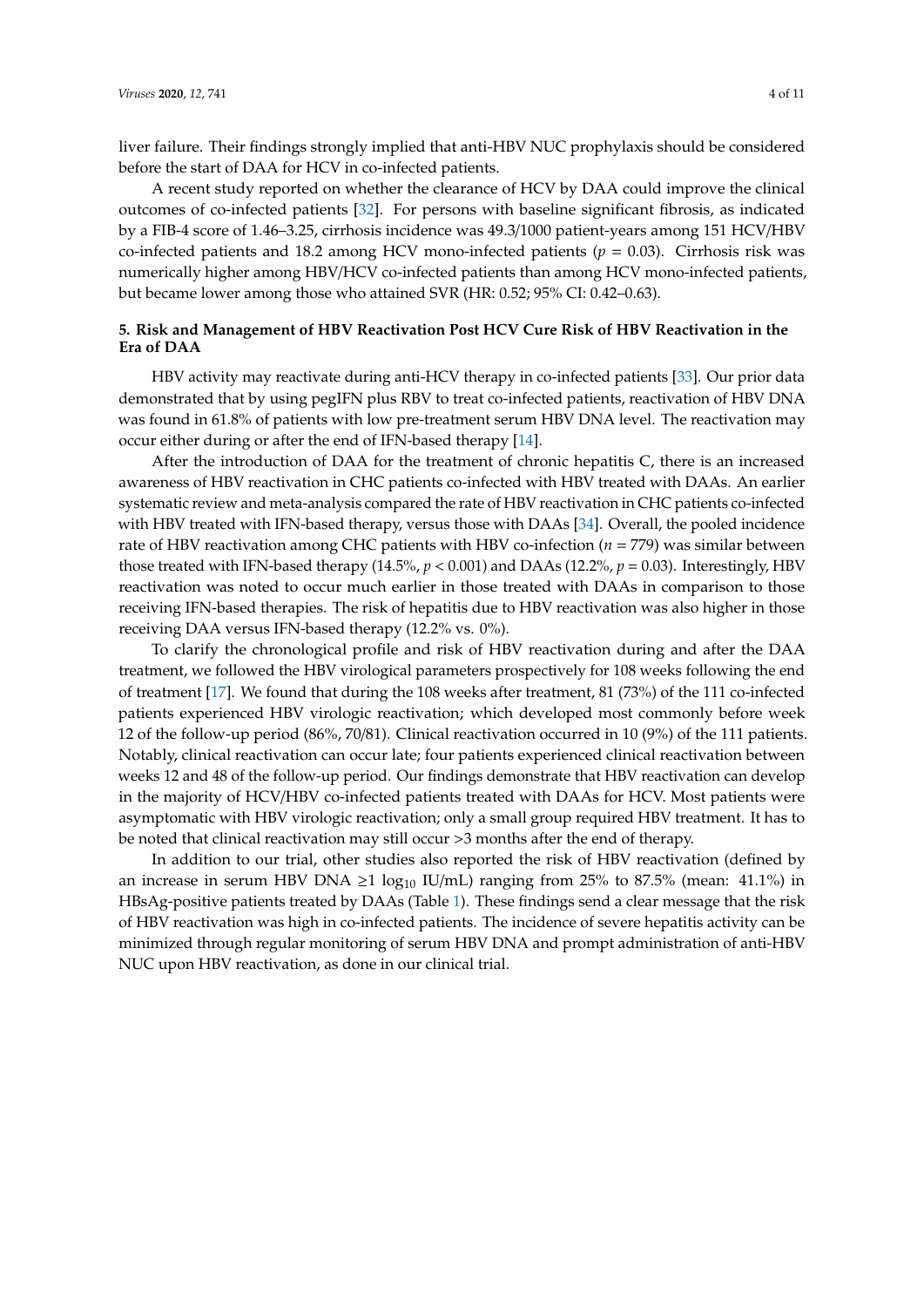| <b>Authors (Year)</b>           | Clinical<br><b>Setting</b> | Patient<br>Number | <b>Risk of HBV Reactivation,</b><br>Number $(\%)$ | Outcome                                                                                                                                                                                                                             |
|---------------------------------|----------------------------|-------------------|---------------------------------------------------|-------------------------------------------------------------------------------------------------------------------------------------------------------------------------------------------------------------------------------------|
| Gane et al. [35]<br>(2016)      | Trial                      | 8                 | 7(87.5)                                           | None associated with clinical<br><b>HBV</b> flares                                                                                                                                                                                  |
| Doi et al. $[36]$<br>(2017)     | <b>RWD</b>                 | $\overline{4}$    | 2(50)                                             |                                                                                                                                                                                                                                     |
| Kawagishi et al.<br>[37] (2017) | <b>RWD</b>                 | $\overline{4}$    | 2(50)                                             | None associated with clinical<br><b>HBV</b> flares                                                                                                                                                                                  |
| Liu et al. [15]<br>(2018)       | Trial                      | 111               | 70 (63.1)                                         | Clinical hepatitis in 5                                                                                                                                                                                                             |
| Tamori et al. [38]<br>(2018)    | <b>RWD</b>                 | 22                | 3(13.6)                                           | Baseline HBV DNA level<br>$<$ 2000 IU/mL in all.<br>Hepatitis flare did not occur in<br>these 3 patients.                                                                                                                           |
| Wang et al. [39]<br>(2017)      | <b>RWD</b>                 | 10                | 3(30)                                             | Clinical hepatitis in 3 (1 with<br>jaundice and 1 with liver failure)                                                                                                                                                               |
| Mucke et al. [40]<br>(2017)     | <b>RWD</b>                 | 9                 | 5(55.6)                                           | NUC therapy for HBV<br>reactivation in 3                                                                                                                                                                                            |
| Yeh et al. [31]<br>(2020)       | <b>RWD</b>                 | 79                | 30 (38.0)                                         | -11-month post-DAA follow-up<br>-13 received NUC<br>simultaneously<br>-6 (including 4 cirrhotics)<br>developed clinical hepatitis;<br>-3 of the 4 cirrhotics developed<br>liver failure and 2 died despite<br>immediate NUC therapy |
| Londono et al. [41]<br>(2017)   | RWD,<br>prospective        | 10                | 5(50)                                             | None associated with clinical<br>hepatitis activity                                                                                                                                                                                 |

<span id="page-4-0"></span>**Table 1.** Risk of hepatitis B virus (HBV) reactivation in hepatitis C virus (HCV)/HBV co-infected patients receiving direct-acting antiviral (DAA) therapy for chronic hepatitis C.

Coinfection indicated by positivity for HCV RNA and HBsAg in the serum; DAA, direct-acting antiviral; RWD, real world data; NUC, nucleos(t)ide analogue. Definition of HBV reactivation differed in different studies: Either increases in serum HBV DNA or HBV DNA reappearance.

### **6. Viral Interactions: With Emphasis on Mechanisms of HBV Reactivation**

Although both hepatitis B and hepatitis C viruses are hepatotropic viruses whose primary replication occurs in the liver, significant differences exist between these two viruses regarding immune responses after acute and chronic infection [\[42\]](#page-9-13). When both viruses exist in the same liver, the situation may be even more complicated. In HBV endemic areas, most of the HCV/HBV co-infected patients have similar HCV RNA levels as patients with HCV mono-infection, but relatively low levels of serum HBV DNA compared with patients with chronic HBV mono-infection [\[43](#page-9-14)[–46\]](#page-9-15). This suggests that the interference between the two viruses is more likely characterized by an inhibition of HBV, exerted by HCV. Because of the frequently encountered problems related to HBV reactivation post HCV cure, understanding the interactions between HCV and HBV may provide clues for future development of prophylactic or therapeutic strategies.

A recent study has investigated the impact of co-existing HBV on circulating T follicular helper cell (Tfh) distribution and the HCV neutralizing antibody response [\[47\]](#page-10-0). Patients with HCV mono-infection (*n* = 83) and HBV/HCV co-infection (*n* = 78) were both enrolled. The authors found that compared with HCV mono-infection, the HBV/HCV co-infection group showed significantly lower HCV neutralizing antibody responses and a decreased frequency of circulating Th1-like Tfh cells. The clinical implications of these immunologic interactions between the two viruses await further study.

To further explore the molecular mechanisms behind this viral interaction and resultant HBV reactivation, our recent in vitro and in vivo investigations were conducted with major inputs from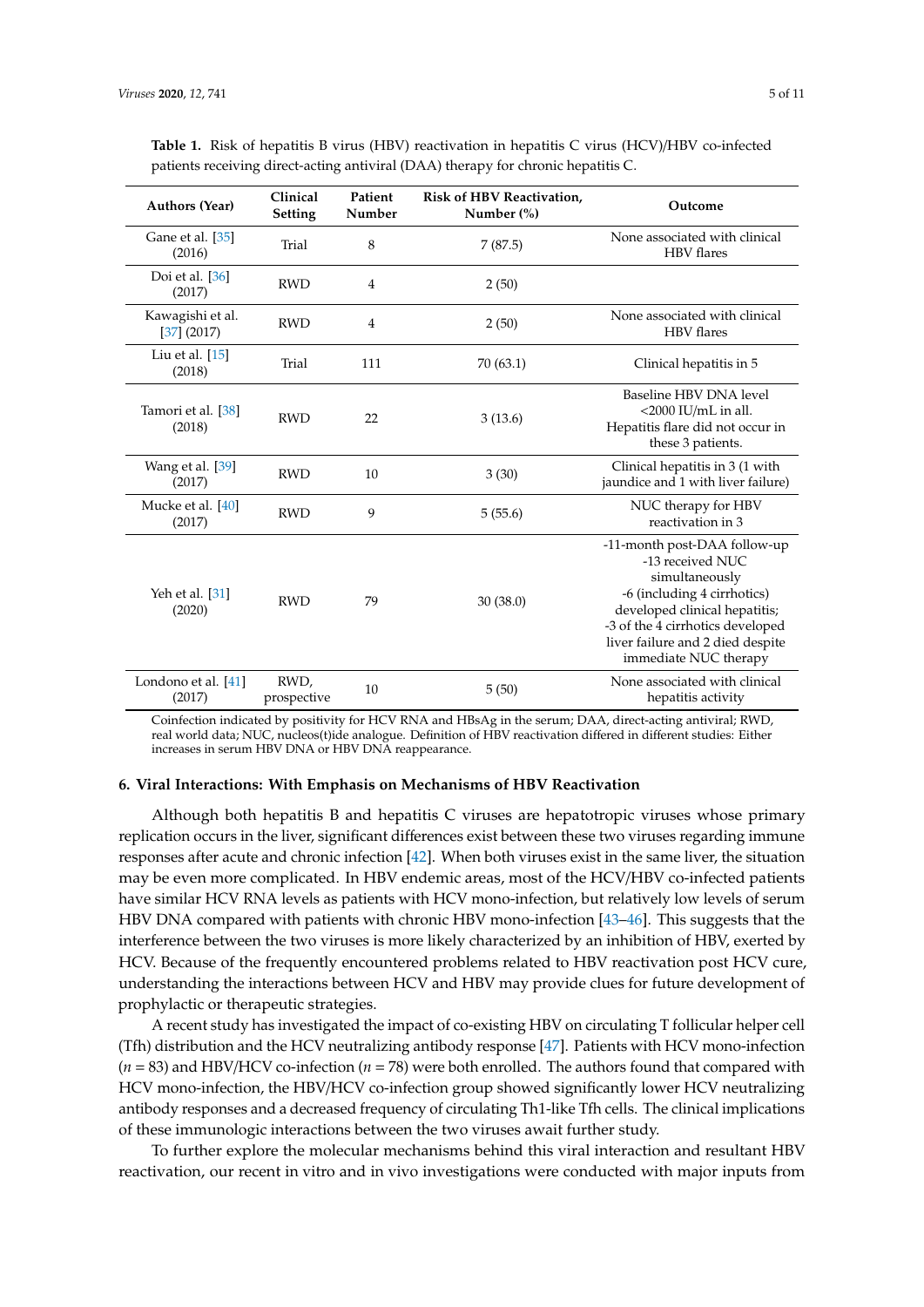virologists [\[18\]](#page-8-4). In co-infected cell culture and humanized mice, HBV replication was suppressed by HCV co-infection. In vitro, HBV suppression was attenuated when interferon signaling was blocked. In vivo, HBV viremia, after initial suppression by HCV superinfection, rebounded following HCV clearance by DAA treatment that was accompanied by a reduced hepatic interferon response. Using blood samples of co-infected patients, IFN-stimulated gene products including C-X-C motif chemokine 10 (CXCL10), C-C motif chemokine ligand 5 (CCL5), and ALT were identified to have predictive value for HBV reactivation after HCV clearance. Taken together, our data suggest that HBV reactivation is a result of diminished hepatic interferon response following HCV clearance and furthermore, we have identified serologic markers that can predict HBV reactivation in DAA-treated HBV/HCV co-infected persons.

Another study investigated potential mechanism of HBV reactivation after HCV elimination by DAA treatment in HCV/HBV co-infected patients [\[48\]](#page-10-1). Murai et al. examined RIG-I-like helicase (RLH) pathway activation by HCV/HBV co-infection and interference between HBV and HCV in primary human hepatocytes. They found that HCV infection activated the RLH pathway and suppressed HBV replication. Elimination of HCV, by DAA administration, downregulated the RLH pathway and upregulated HBV replication in mice. These findings partly explained the upregulation of HBV replication after HCV elimination, probably through RLH pathway down-regulation.

In short, recent studies have provided evidence regarding the in vivo and in vitro interactions between HCV and HBV. These interactions partly explained why HBV reactivates after the clearance of HCV. However, more studies are needed to fully clarify this issue.

## **7. Updated International Guidelines**/**Guidance on the Treatment of Patients with HCV and HBV Co-Infection**

EASL guidelines [\[19\]](#page-8-13) suggest that we can treat patients with HCV/HBV co-infection by using the same anti-HCV regimens as in HCV mono-infected patients. Co-infected patients fulfilling the criteria for HBV treatment should be treated according to the EASL 2017 Guidelines on HBV. For co-infected patients who are HBsAg-positive, NUC prophylaxis is recommended before the start of DAA therapy, till at least week 12 post DAA therapy (Table [2\)](#page-6-0). HBV activity should be monitored after stopping HBV treatment.

AASLD practice guidance [\[20\]](#page-8-5) has different recommendations about the NUC prophylaxis in co-infected patients. Determination of HBV treatment should be based on serum HBV DNA and ALT levels as per the AASLD HBV guidelines for HBV mono-infected patients. For co-infected patients positive for HBsAg, significant risk of HBV DNA and ALT flares exists during DAA therapy for HCV. Thus, HBV DNA levels should be monitored every 4 to 8 weeks during DAA treatment and for 3 months post-DAA treatment in those not receiving NUC therapy before the start of DAA. The risk of HBV reactivation in HBsAg-negative, anti-HBc positive patients is very low during HCV DAA therapy. HBV DNA and HBsAg testing is reserved only for those patients who experience ALT flares during DAA therapy.

Recent APASL guidelines suggest that for these co-infected patients, careful attention should be paid to HBV reactivation for 24 weeks post-treatment [\[49\]](#page-10-2).

All guidelines agree that the status of HBV infection should be monitored closely if IFN-free regimens are adopted, since HCV DAA is anticipated to have no direct or immunomodulatory effect on the replication of HBV. Anti-HBV therapy should be timely implemented if clinically indicated (Table [3\)](#page-6-1).

Despite being suggested by EASL guidelines, whether prophylactic NUC would be beneficial in comparison to the therapeutic strategy for HBV reactivation remains unclear. We therefore conducted a prospective multicenter trial in Taiwan investigating the effect of prophylactic NUC on the prevention of HBV reactivation after the start of DAA for CHC [NCT04405011]. The data will be available soon and will further the understanding and management of HCV/HBV co-infection.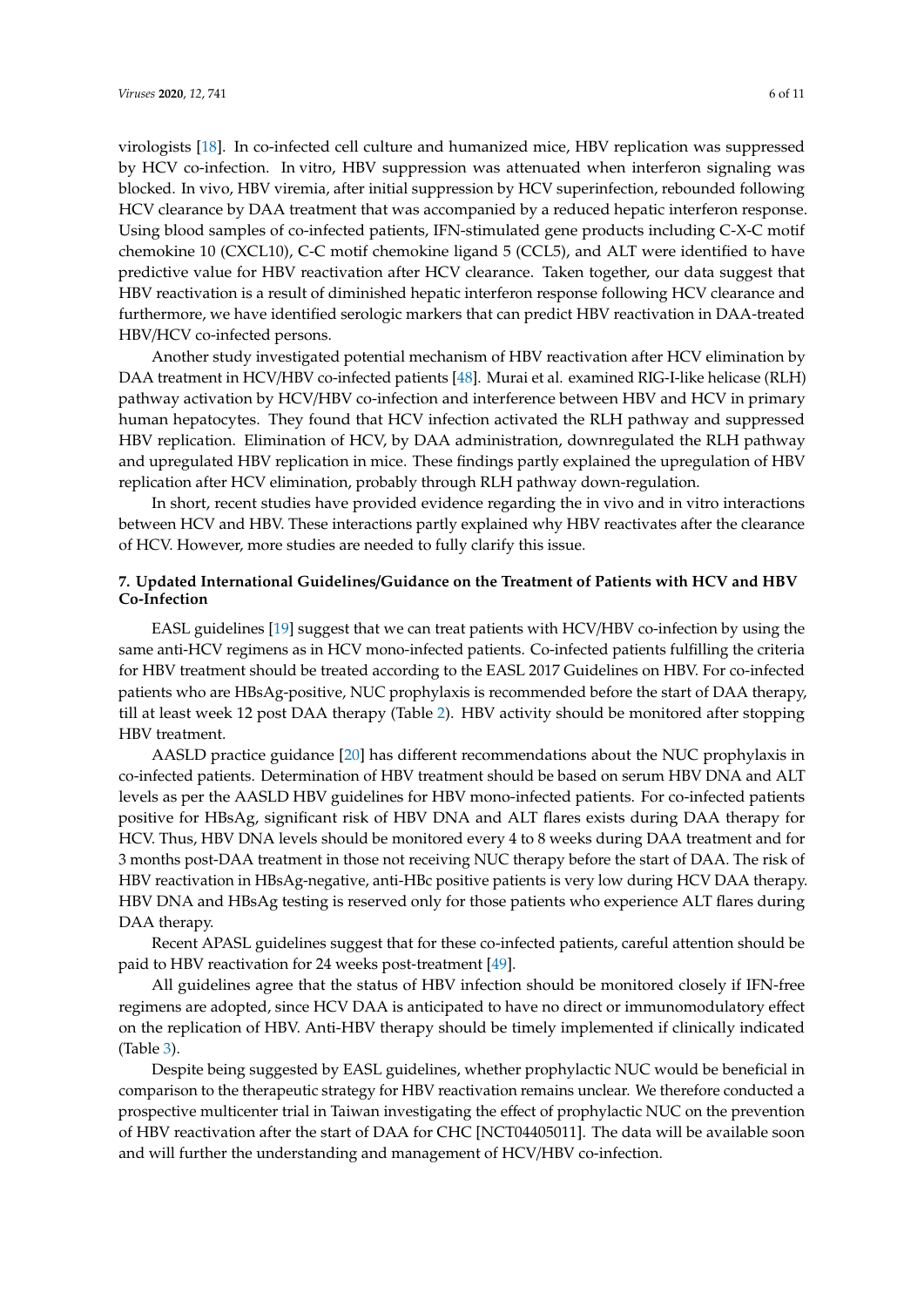|                                                       | <b>AASLD (2018)</b>                                                      | <b>EASL (2017)</b>                                         | <b>APASL (2019)</b>                                                                                                                                                                                                                              |
|-------------------------------------------------------|--------------------------------------------------------------------------|------------------------------------------------------------|--------------------------------------------------------------------------------------------------------------------------------------------------------------------------------------------------------------------------------------------------|
| Test for HBsAg in patients with CHC                   | Yes                                                                      | Yes                                                        | Yes, in HBV high endemic areas                                                                                                                                                                                                                   |
| Prophylactic use of NUC at the start of<br><b>DAA</b> | No, monitor HBV DNA and ALT every<br>4-8 weeks and for 3 months post-DAA | Yes, concomitant NUC prophylaxis until<br>week 12 post-DAA | -Indicated for patients with advanced<br>fibrosis, cirrhosis or previous HCC.<br>-For patients without the above<br>indications, prophylactic use of NUC or<br>close monitoring is recommended.<br>-Follow through 24 weeks after end of<br>DAA. |
| Treatment of chronic hepatitis B                      | Per AASLD guidelines                                                     | Per EASL guidelines                                        | Stopping rule per APASL guidelines                                                                                                                                                                                                               |
| Remark                                                |                                                                          |                                                            |                                                                                                                                                                                                                                                  |

**Table 2.** International guidelines for management of HBV reactivation in HCV/HBV co-infected patients receiving DAA therapy for chronic hepatitis C.

AASLD, American Association for the Study of Liver Diseases; EASL, European Association for the Study of the Liver; APASL, Asian Pacific Association for the Study of the Liver; CHC, chronic hepatitis C; DAA, direct-acting antiviral; NUC, nucleos(t)ide analogue.

**Table 3.** Proposed strategies for the treatment of patients with HCV/HBV co-infection.

<span id="page-6-0"></span>

| <b>HCV RNA Positivity</b> | <b>HBV DNA Level</b> | <b>Treatment Goals</b>                                             | <b>Proposed Strategies</b>  | <b>Remarks</b>                                                                                                                                                                                                                                                                   |
|---------------------------|----------------------|--------------------------------------------------------------------|-----------------------------|----------------------------------------------------------------------------------------------------------------------------------------------------------------------------------------------------------------------------------------------------------------------------------|
| Detectable                | $<$ 2000 IU/mL       | Cure of HCV infection                                              | $DAA*$                      | HBV reactivation is a concern.<br>Prophylactic or therapeutic NUC per regional guidelines.<br>Prophylactic NUC is suggested in co-infected patients with<br>advanced fibrosis or cirrhosis.                                                                                      |
| Detectable                | $>$ 2000 IU/mL       | Cure of HCV infection;<br>evaluating control of HBV<br>replication | $DAA*$<br>Or<br>$DAA + NUC$ | HBV reactivation is a concern. Per regional guidelines for<br>treatment of chronic hepatitis B.<br>AASLD, APASL and EASL have different recommendations<br>about prophylactic NUC. Prophylactic NUC is suggested in<br>co-infected patients with advanced fibrosis or cirrhosis. |
| Undetectable              | $\geq$ 2000 IU/mL    | Control of HBV replication                                         | NUC or pegIFN               | Per regional guidelines for treatment of chronic hepatitis B.                                                                                                                                                                                                                    |
| Undetectable              | $<$ 2000 IU/mL       | None                                                               | Clinical observation        | Per regional guidelines for treatment of chronic hepatitis B.                                                                                                                                                                                                                    |

<span id="page-6-1"></span>PegIFN, peginterferon; NUC, nucleos(t)ide analogue; DAA, direct acting anti-viral; HCV, hepatitis C virus; HBV, hepatitis B virus. \* Data from large multicenter clinical trial.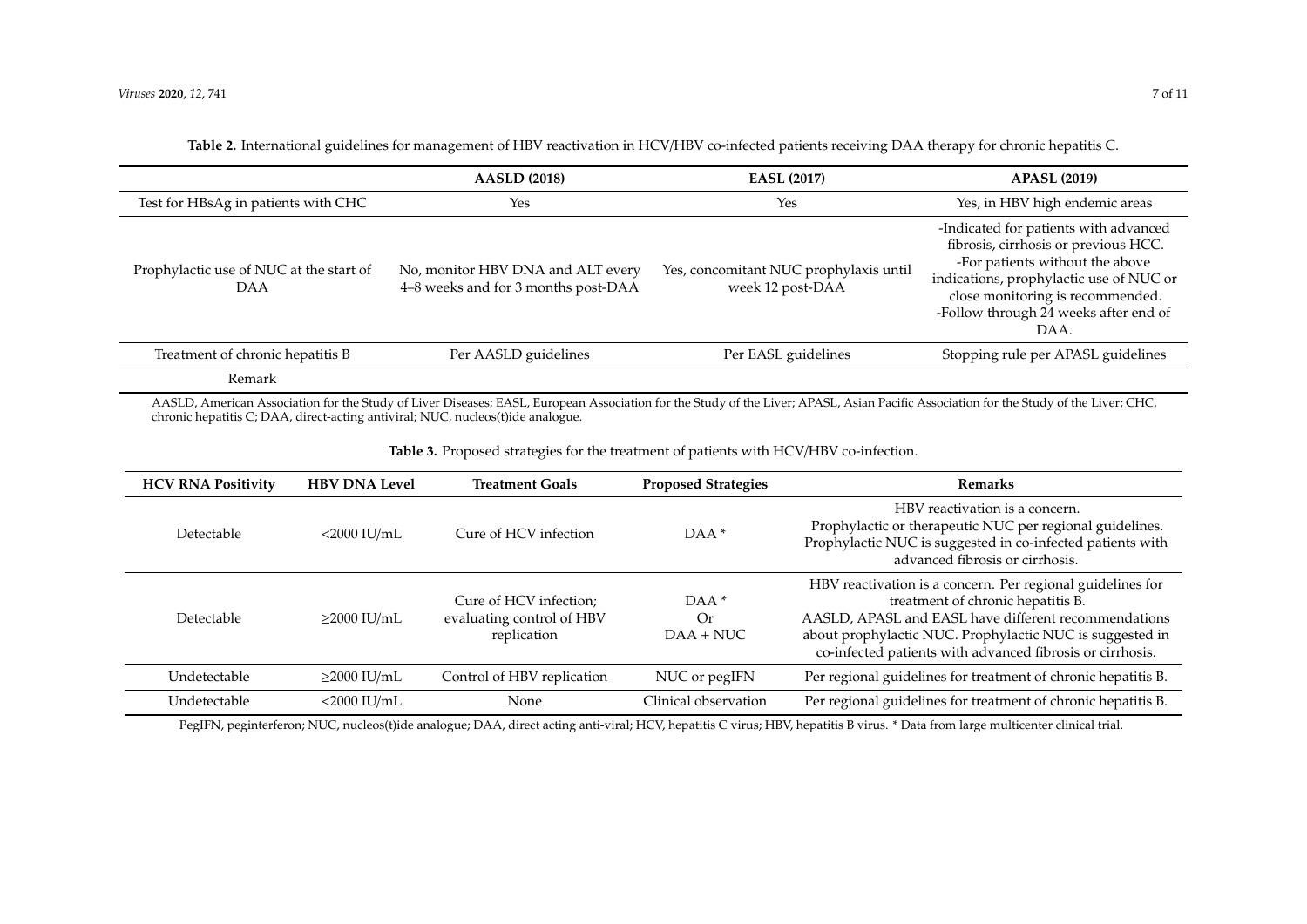## **8. Summary and Future Directions**

HCV/HBV co-infection is commonly encountered in endemic areas and among individuals at risk of parenterally transmissible infections. How the two viruses interact with each other in the liver is partly understood. In addition to academic interest, these data will help develop more effective antiviral therapy and efficient strategies to prevent HBV reactivation post HCV cure by DAA.

For HCV/HBV co-infected patients, the same genotype-dependent treatment recommendations for single chronic hepatitis C can be applied. The value of DAA-based therapy in co-infected patients has been demonstrated in a recent clinical trial and prolonged follow-up [\[15\]](#page-8-1). The long-term benefits of curing HCV by DAAs await further observatory studies. However, HBV reactivation remains a concern to be resolved. Last but not least, for patients with active hepatitis B, more studies are needed to determine the optimal regimen to simultaneously treat both viruses.

**Funding:** The work was supported by grants from the Taiwan Liver Disease Consortium, Ministry of Science and Technology, Taiwan; National Taiwan University Hospital, Taiwan.

**Conflicts of Interest:** The authors declare no conflict of interest.

### **References**

- <span id="page-7-0"></span>1. Liu, C.J.; Liou, J.M.; Chen, D.S.; Chen, P.J. Natural course and treatment of dual hepatitis B virus and hepatitis C virus infections. *J. Formos. Med. Assoc.* **2005**, *104*, 783–791.
- 2. Chen, D.S.; Kuo, G.C.; Sung, J.L.; Lai, M.Y.; Sheu, J.C.; Chen, P.J.; Yang, P.M.; Hsu, H.M.; Chang, M.H.; Chen, C.J.; et al. Hepatitis C virus infection in an area hyperendemic for hepatitis B and chronic liver disease: The Taiwan experience. *J. Infect. Dis.* **1990**, *162*, 817–822. [\[CrossRef\]](http://dx.doi.org/10.1093/infdis/162.4.817)
- <span id="page-7-1"></span>3. Liu, C.J.; Chen, P.J.; Shau, W.Y.; Kao, J.H.; Lai, M.Y.; Chen, D.S. Clinical aspects and outcomes of volunteer blood donors testing positive for hepatitis-C virus infection in Taiwan: A prospective study. *Liver Int.* **2003**, *23*, 148–155. [\[CrossRef\]](http://dx.doi.org/10.1034/j.1600-0676.2003.00820.x)
- 4. D'Amelio, R.; Matricardi, P.M.; Biselli, R.; Stroffolini, T.; Mele, A.; Spada, E.; Chionne, P.; Rapicetta, M.; Ferrigno, L.; Pasquini, P. Changing epidemiology of hepatitis B in Italy: Public health implications. *Am. J. Epidemiol.* **1992**, *135*, 1012–1018. [\[CrossRef\]](http://dx.doi.org/10.1093/oxfordjournals.aje.a116395)
- 5. Crespo, J.; Lozano, J.L.; de la Cruz, F.; Rodrigo, L.; Rodríguez, M.; San Miguel, G.; Artiñano, E.; Pons-Romero, F. Prevalence and significance of hepatitis C viremia in chronic active hepatitis B. *Am. J. Gastroenterol.* **1994**, *89*, 1147–1151.
- 6. Treitinger, A.; Spada, C.; Ferreira, L.A.; Neto, M.S.; Reis, M.; Verdi, J.C.; de Miranda, A.F.; de Oliveira, O.V.; Van der Sander Silveira, F.; Abdalla, D.S. Hepatitis B and hepatitis C prevalence among blood donors and HIV-1 infected patients in Florianopolis-Brazil. *Braz. J. Infect. Dis.* **2000**, *4*, 192–196.
- 7. Liaw, Y.F.; Chen, Y.C.; Sheen, I.S.; Chien, R.N.; Yeh, C.T.; Chu, C.M. Impact of acute hepatitis C virus superinfection in patients with chronic hepatitis B virus infection. *Gastroenterology* **2004**, *126*, 1024–1029. [\[CrossRef\]](http://dx.doi.org/10.1053/j.gastro.2004.01.011)
- 8. Donato, F.; Boffetta, P.; Puoti, M. A meta-analysis of epidemiological studies on the combined effect of hepatitis B and C virus infections in causing hepatocellular carcinoma. *Int. J. Cancer* **1998**, *75*, 347–354. [\[CrossRef\]](http://dx.doi.org/10.1002/(SICI)1097-0215(19980130)75:3<347::AID-IJC4>3.0.CO;2-2)
- <span id="page-7-2"></span>9. Huang, Y.T.; Jen, C.L.; Yang, H.I.; Lee, M.H.; Su, J.; Lu, S.N.; Iloeje, U.H.; Chen, C.J. Lifetime risk and sex difference of hepatocellular carcinoma among patients with chronic hepatitis B and C. *J. Clin. Oncol.* **2011**, *29*, 3643–3650. [\[CrossRef\]](http://dx.doi.org/10.1200/JCO.2011.36.2335)
- <span id="page-7-3"></span>10. Liu, C.J.; Chuang, W.L.; Lee, C.M.; Yu, M.L.; Lu, S.N.; Wu, S.S.; Liao, L.Y.; Chen, C.L.; Kuo, H.T.; Chao, Y.C.; et al. An open label, comparative, multicenter study of peginterferon alfa-2a plus ribavirin in the treatment of patients with chronic hepatitis C/hepatitis B co-infection versus those with chronic hepatitis C monoinfection. *Gastroenterology* **2009**, *136*, 496–504. [\[CrossRef\]](http://dx.doi.org/10.1053/j.gastro.2008.10.049)
- 11. Uyanikoglu, A.; Akyuz, F.; Baran, B.; Simsek, B.P.; Ermis, F.; Demir, K.; Mine Gulluoglu, M.; Badur, S.; Kaymakoglu, S. Co-infection with hepatitis B does not alter treatment response in chronic hepatitis C. *Clin. Res. Hepatol. Gastroenterol.* **2013**, *37*, 485–490. [\[CrossRef\]](http://dx.doi.org/10.1016/j.clinre.2013.03.002) [\[PubMed\]](http://www.ncbi.nlm.nih.gov/pubmed/23665172)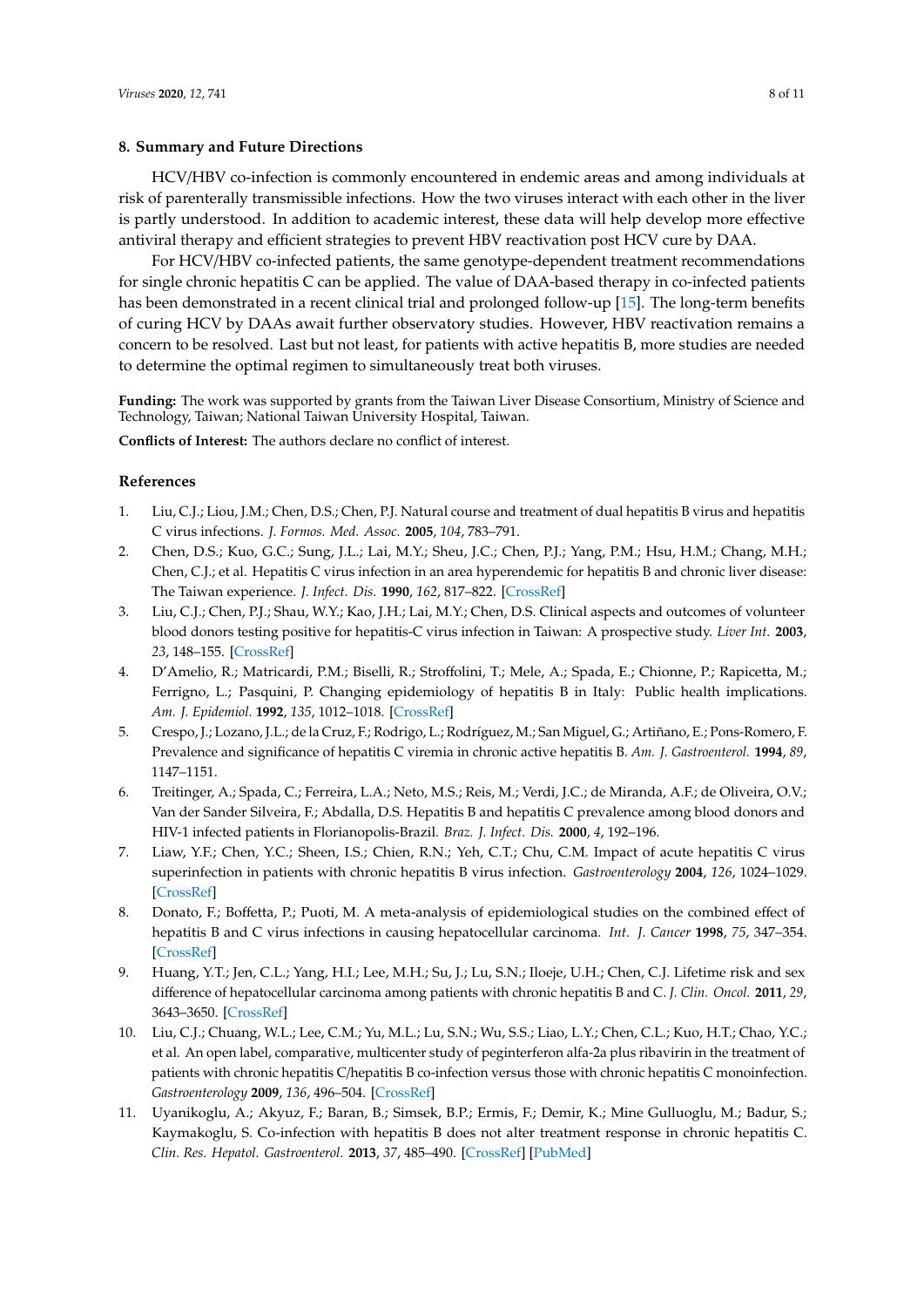- 12. Kim, Y.J.; Lee, J.W.; Kim, Y.S.; Jeong, S.H.; Kim, Y.S.; Yim, H.J.; Kim, B.H.; Lee, C.K.; Park, C.K.; Park, S.H. Clinical features and treatment efficacy of peginterferon alfa plus ribavirin in chronic hepatitis C patients coinfected with hepatitis B virus. *Korean J. Hepatol.* **2011**, *17*, 199–205. [\[CrossRef\]](http://dx.doi.org/10.3350/kjhep.2011.17.3.199) [\[PubMed\]](http://www.ncbi.nlm.nih.gov/pubmed/22102386)
- 13. Potthoff, A.; Wedemeyer, H.; Boecher, W.O.; Berg, T.; Zeuzem, S.; Arnold, J.; Spengler, U.; Gruengreiff, K.; Kaeser, T.; Schuchmann, M.; et al. The HEP-NET B/C co-infection trial: A prospective multicenter study to investigate the efficacy of pegylated interferon-alpha2b and ribavirin in patients with HBV/HCV co-infection. *J. Hepatol.* **2008**, *49*, 688–694. [\[CrossRef\]](http://dx.doi.org/10.1016/j.jhep.2008.03.028)
- <span id="page-8-0"></span>14. Yu, M.L.; Lee, C.M.; Chen, C.L.; Chuang, W.L.; Lu, S.N.; Liu, C.H.; Wu, S.S.; Liao, L.Y.; Kuo, H.T.; Chao, T.C.; et al. Sustained HCV clearance and increased HBsAg seroclearance in patients with dual chronic hepatitis C and B during post-treatment follow-up. *Hepatology* **2013**, *57*, 2135–2142. [\[CrossRef\]](http://dx.doi.org/10.1002/hep.26266)
- <span id="page-8-1"></span>15. Liu, C.J.; Chuang, W.L.; Sheen, I.S.; Wang, H.Y.; Chen, C.Y.; Tseng, K.C.; Chang, T.T.; Massetto, B.; Yang, J.C.; Yun, C.; et al. Efficacy of ledipasvir and sofosbuvir treatment of HCV infection in patients coinfected with HBV. *Gastroenterology* **2018**, *154*, 989–997. [\[CrossRef\]](http://dx.doi.org/10.1053/j.gastro.2017.11.011)
- <span id="page-8-2"></span>16. Bersoff-Matcha, S.; Cao, K.; Jason, M.; Ajao, A.; Jones, S.C.; Meyer, T.; Brinker, A. Hepatitis B virus reactivation associated with direct-acting antiviral therapy for chronic hepatitis C virus: A review of cases reported to the U.S. Food and Drug Administration Adverse Event Reporting System. *Ann. Intern. Med.* **2017**, *166*, 792–798. [\[CrossRef\]](http://dx.doi.org/10.7326/M17-0377)
- <span id="page-8-3"></span>17. Liu, C.J.; Chuang, W.L.; Sheen, I.S.; Wang, H.Y.; Chen, C.Y.; Tseng, K.C.; Chang, T.T.; Cheinquer, N.; Massetto, B.; Moon, S.; et al. Ledipasvir/sofosbuvir is highly effective and safe in patients with chronic hepatitis B virus and hepatitis C virus coinfection: Final study results. *Gastroenteroloy* **2019**, *156*, S1345. [\[CrossRef\]](http://dx.doi.org/10.1016/S0016-5085(19)40382-X)
- <span id="page-8-4"></span>18. Cheng, X.; Uchida, T.; Xia, Y.; Umarova, R.; Liu, C.J.; Chen, P.J.; Gaggar, A.; Suri, V.; Mücke, M.M.; Vermehren, J.; et al. Diminished hepatic IFN response following HCV clearance triggers HBV reactivation in coinfection. *J. Clin Invest.* **2020**, *130*, 3205–3220. [\[CrossRef\]](http://dx.doi.org/10.1172/JCI135616)
- <span id="page-8-13"></span>19. Pawlotsky, J.M.; Negro, F.; Aghemo, A.; Berenguer, M.; Dalgard, O.; Dusheiko, G.; Marra, F.; Puoti, M.; Wedemeyer, H. EASL Recommendations on Treatment of Hepatitis C 2018. *J. Hepatol.* **2018**, *69*, 461–511. [\[CrossRef\]](http://dx.doi.org/10.1016/j.jhep.2018.03.026)
- <span id="page-8-5"></span>20. Terrault, N.A.; Lok, A.S.F.; McMahon, B.J.; Chang, K.M.; Hwang, J.P.; Jonas, M.M.; Brown, R.S., Jr.; Bzowej, N.H.; Wong, J.B. Update on prevention, diagnosis, and treatment of chronic hepatitis B: AASLD 2018 hepatitis B guidance. *Hepatology* **2018**, *67*, 1560–1599. [\[CrossRef\]](http://dx.doi.org/10.1002/hep.29800)
- <span id="page-8-6"></span>21. Liu, C.J.; Tseng, T.C.; Yang, W.T.; Su, T.H.; Yang, H.C.; Liu, C.H.; Chen, P.J.; Chen, D.S.; Kao, J.H. Profile and value of FIB-4 in patients with dual chronic hepatitis C and B. *J. Gastroenterol. Hepatol.* **2019**, *34*, 410–417. [\[CrossRef\]](http://dx.doi.org/10.1111/jgh.14455)
- <span id="page-8-7"></span>22. Yang, W.T.; Wu, L.W.; Tseng, T.C.; Chen, C.L.; Yang, H.C.; Su, T.H.; Wang, C.C.; Kuo, S.F.; Liu, C.H.; Chen, P.J.; et al. Hepatitis B surface antigen loss and hepatocellular carcinoma development in patients with dual hepatitis B and C infection. *Medicine* **2016**, *95*, e2995. [\[CrossRef\]](http://dx.doi.org/10.1097/MD.0000000000002995)
- <span id="page-8-8"></span>23. Butt, A.A.; Yan, P.; Aslam, S.; Sherman, K.E.; Siraj, D.; Safdar, N.; Hameed, B. Hepatitis C virologic response in hepatitis B and C coinfected persons treated with directly acting antiviral agents: Results from ERCHIVES. *Int. J. Infect. Dis.* **2020**, *92*, 184–188. [\[CrossRef\]](http://dx.doi.org/10.1016/j.ijid.2020.01.025)
- <span id="page-8-9"></span>24. Chen, H.Y.; Su, T.H.; Tseng, T.C.; Yang, W.T.; Chen, T.C.; Chen, P.J.; Chen, D.S.; Kao, J.H.; Liu, C.J. Impact of occult hepatitis B on the clinical outcomes of patients with chronic hepatitis C virus infection: A 10-year follow-up. *J. Formos. Med. Assoc.* **2017**, *116*, 697–704. [\[CrossRef\]](http://dx.doi.org/10.1016/j.jfma.2016.11.002)
- <span id="page-8-10"></span>25. Liu, C.J.; Chen, P.J.; Lai, M.Y.; Kao, J.H.; Jeng, Y.M.; Chen, D.S. Ribavirin and interferon is effective for hepatitis C virus clearance in hepatitis B and C dually infected patients. *Hepatology* **2003**, *37*, 568–576. [\[CrossRef\]](http://dx.doi.org/10.1053/jhep.2003.50096)
- 26. Hung, C.H.; Lee, C.M.; Lu, S.N.; Wang, J.H.; Tung, H.D.; Chen, C.H.; Changchien, C.S. Combination therapy with interferon-alpha and ribavirin in patients with dual hepatitis B and hepatitis C virus infection. *J. Gastroenterol. Hepatol.* **2005**, *20*, 727–732. [\[CrossRef\]](http://dx.doi.org/10.1111/j.1440-1746.2005.03791.x)
- <span id="page-8-11"></span>27. Chuang, W.L.; Dai, C.Y.; Chang, W.Y.; Lee, L.P.; Lin, Z.Y.; Chen, S.C.; Hsieh, M.Y.; Wang, L.Y.; Yu, M.L. Viral interaction and responses in chronic hepatitis C and B co-infected patients with interferon-alpha plus ribavirin combination therapy. *Antivir. Ther.* **2005**, *10*, 121–125.
- <span id="page-8-12"></span>28. Yeh, M.L.; Huang, C.I.; Huang, C.F.; Hsieh, M.H.; Liu, T.W.; Lin, Y.H.; Liang, P.C.; Hsieh, M.Y.; Lin, Z.Y.; Chen, S.C.; et al. Pretreatment hepatitis B viral load predicts long-term hepatitis B response after anti-hepatitis C therapy in hepatitis B/C dual-infected patients. *J. Infect. Dis.* **2019**, *219*, 1224–1233. [\[CrossRef\]](http://dx.doi.org/10.1093/infdis/jiy648)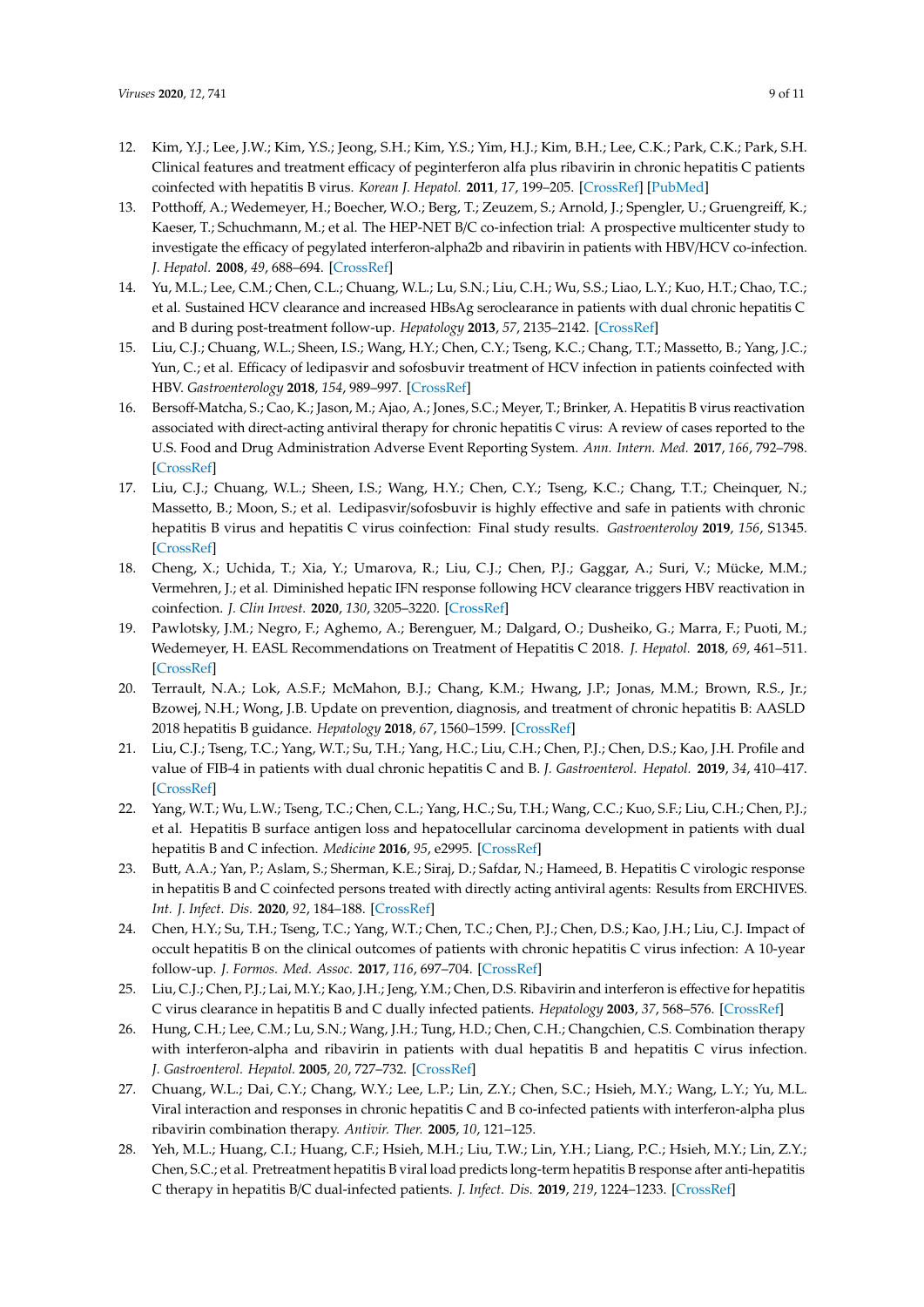- <span id="page-9-0"></span>29. Liu, C.J.; Chu, Y.T.; Shau, W.Y.; Kuo, R.N.C.; Chen, P.J.; Lai, M.S. Treatment of patients with dual hepatitis C and B by peginterferon alfa and ribavirin reduced risk of hepatocellular carcinoma and mortality. *Gut* **2014**, *63*, 506–514. [\[CrossRef\]](http://dx.doi.org/10.1136/gutjnl-2012-304370)
- <span id="page-9-1"></span>30. Cortez, K.J.; Kottilil, S. Beyond interferon: Rationale and prospects for newer treatment paradigms for chronic hepatitis C. *Ther. Adv. Chronic Dis.* **2015**, *6*, 4–14. [\[CrossRef\]](http://dx.doi.org/10.1177/2040622314551934)
- <span id="page-9-2"></span>31. Yeh, M.L.; Huang, C.F.; Huang, C.I.; Holmes, J.A.; Hsieh, M.H.; Tsai, Y.S.; Liang, P.C.; Tsai, P.C.; Hsieh, M.Y.; Lin, Z.Y.; et al. Hepatitis B-related outcomes following direct-acting antiviral therapy in Taiwanese patients with chronic HBV/HCV co-infection. *J. Hepatol.* **2020**, *73*, 62–71. [\[CrossRef\]](http://dx.doi.org/10.1016/j.jhep.2020.01.027) [\[PubMed\]](http://www.ncbi.nlm.nih.gov/pubmed/32061869)
- <span id="page-9-3"></span>32. Butt, A.A.; Yan, P.; Aslam, S.; Abou-Samra, A.B.; Sherman, K.E.; Shaikh, O.S. Liver fibrosis progression and mortality in hepatitis B- and C-coinfected persons treated with directly acting antiviral agents: Results from ERCHIVES. *Clin. Infect. Dis.* **2019**, ciz1097. [\[CrossRef\]](http://dx.doi.org/10.1093/cid/ciz1097) [\[PubMed\]](http://www.ncbi.nlm.nih.gov/pubmed/31840746)
- <span id="page-9-4"></span>33. Gordon, S.C.; Sherman, K.E. Treatment of HBV/HCV coinfection: Releasing the enemy within. *Gastroenterology* **2009**, *136*, 393–396. [\[CrossRef\]](http://dx.doi.org/10.1053/j.gastro.2008.12.017) [\[PubMed\]](http://www.ncbi.nlm.nih.gov/pubmed/19105960)
- <span id="page-9-5"></span>34. Chen, G.; Wang, C.; Chen, J.; Ji, D.; Wang, Y.; Wu, V.; Karlberg, J.; Lau, G. Hepatitis B reactivation in hepatitis B and C coinfected patients treated with antiviral agents: A systematic review and meta-analysis. *Hepatology* **2017**, *66*, 13–26. [\[CrossRef\]](http://dx.doi.org/10.1002/hep.29109)
- <span id="page-9-6"></span>35. Gane, E.J.; Hyland, R.H.; An, D.; Svarovskaia, E.S.; Brainard, D.; McHutchison, J.G. Ledipasvir and sofosbuvir for HCV infection in patients coinfected with HBV. *Antivir. Ther.* **2016**, *21*, 605–609. [\[CrossRef\]](http://dx.doi.org/10.3851/IMP3066)
- <span id="page-9-7"></span>36. Doi, A.; Sakamori, R.; Tahata, Y.; Urabe, A.; Morishita, N.; Yamada, R.; Furuta, K.; Kodama, T.; Hikita, H.; Yakushijin, T.; et al. Frequency of, and factors associated with, hepatitis B virus reactivation in hepatitis C patients treated with all-oral direct-acting antivirals: Analysis of a Japanese prospective cohort. *Hepatol. Res.* **2017**, *47*, 1438–1444. [\[CrossRef\]](http://dx.doi.org/10.1111/hepr.12919)
- <span id="page-9-8"></span>37. Kawagishi, N.; Suda, G.; Onozawa, M.; Kimura, M.; Maehara, O.; Ohara, M.; Izumi, T.; Umemura, M.; Ito, J.; Nakai, M.; et al. Comparing the risk of hepatitis B virus reactivation between direct-acting antiviral therapies and interferon-based therapies for hepatitis C. *J. Viral. Hepat.* **2017**, *24*, 1098–1106. [\[CrossRef\]](http://dx.doi.org/10.1111/jvh.12737)
- <span id="page-9-9"></span>38. Tamori, A.; Abiru, S.; Enomoto, H.; Kioka, K.; Korenaga, M.; Tani, J.; Enomoto, M.; Sugiyama, M.; Masaki, T.; Kawada, N.; et al. Low incidence of hepatitis B virus reactivation and subsequent hepatitis in patients with chronic hepatitis C receiving direct-acting antiviral therapy. *J. Viral. Hepat.* **2018**, *25*, 608–611. [\[CrossRef\]](http://dx.doi.org/10.1111/jvh.12840)
- <span id="page-9-10"></span>39. Wang, C.; Ji, D.; Chen, J.; Shao, Q.; Li, B.; Liu, J.; Wu, V.; Wong, A.; Wang, Y.; Zhang, X.; et al. Hepatitis due to reactivation of hepatitis B virus in endemic areas among patients with hepatitis C treated with direct-acting antiviral agents. *Clin. Gastroenterol. Hepatol.* **2017**, *15*, 132–136. [\[CrossRef\]](http://dx.doi.org/10.1016/j.cgh.2016.06.023)
- <span id="page-9-11"></span>40. Mücke, V.T.; Mücke, M.M.; Peiffer, K.H.; Weiler, N.; Welzel, T.M.; Sarrazin, C.; Zeuzem, S.; Berger, A.; Vermehren, J. No evidence of hepatitis B virus reactivation in patients with resolved infection treated with direct-acting antivirals for hepatitis C in a large real-world cohort. *Aliment. Pharmacol. Ther.* **2017**, *46*, 432–439. [\[CrossRef\]](http://dx.doi.org/10.1111/apt.14177)
- <span id="page-9-12"></span>41. Londoño, M.C.; Lens, S.; Mariño, Z.; Bonacci, M.; Ariza, X.; Broquetas, T.; Pla, A.; Bartres, C.; Adriani, M.V.; Rodríguez-Tajes, S.; et al. Hepatitis B reactivation in patients with chronic hepatitis C undergoing anti-viral therapy with an interferon-free regimen. *Aliment. Pharmacol. Ther.* **2017**, *45*, 1156–1161.
- <span id="page-9-13"></span>42. Fattovich, G.; Tagger, A.; Brollo, L.; Giustina, G.; Pontisso, P.; Realdi, G.; Alberti, A.; Ruol, A. Hepatitis C virus infection in chronic hepatitis B virus carriers. *J. Infect. Dis.* **1991**, *163*, 400–402. [\[CrossRef\]](http://dx.doi.org/10.1093/infdis/163.2.400)
- <span id="page-9-14"></span>43. Sato, S.; Fujiyama, S.; Tanaka, M.; Sato, T.; Mizuno, K.; Nonaka, S. Co-infection of hepatitis C virus in patients with chronic hepatitis B infection. *J. Hepatol.* **1994**, *21*, 159–166. [\[CrossRef\]](http://dx.doi.org/10.1016/S0168-8278(05)80389-7)
- 44. Sheen, I.S.; Liaw, Y.F.; Chu, C.M.; Pao, C.C. Role of hepatitis C virus infection in spontaneous hepatitis B surface antigen clearance during chronic hepatitis B virus infection. *J. Infect. Dis.* **1992**, *165*, 831–834. [\[CrossRef\]](http://dx.doi.org/10.1093/infdis/165.5.831)
- 45. Chu, C.M.; Yeh, C.T.; Liaw, Y.F. Low-level viremia and intracellular expression of hepatitis B surface antigen (HBsAg) in HBsAg carriers with concurrent hepatitis C virus infection. *J. Clin. Microbiol.* **1998**, *36*, 2084–2086. [\[CrossRef\]](http://dx.doi.org/10.1128/JCM.36.7.2084-2086.1998)
- <span id="page-9-15"></span>46. Jardi, R.; Rodriguez, F.; Buti, M.; Esteban, R.; Guardia, J. Rule of hepatitis B, C and D viruses in dual and triple infection: Influence of viral genotypes and hepatitis B precore and basal core promoter mutations on viral replicative interference. *Hepatology* **2001**, *34*, 404–410. [\[CrossRef\]](http://dx.doi.org/10.1053/jhep.2001.26511)